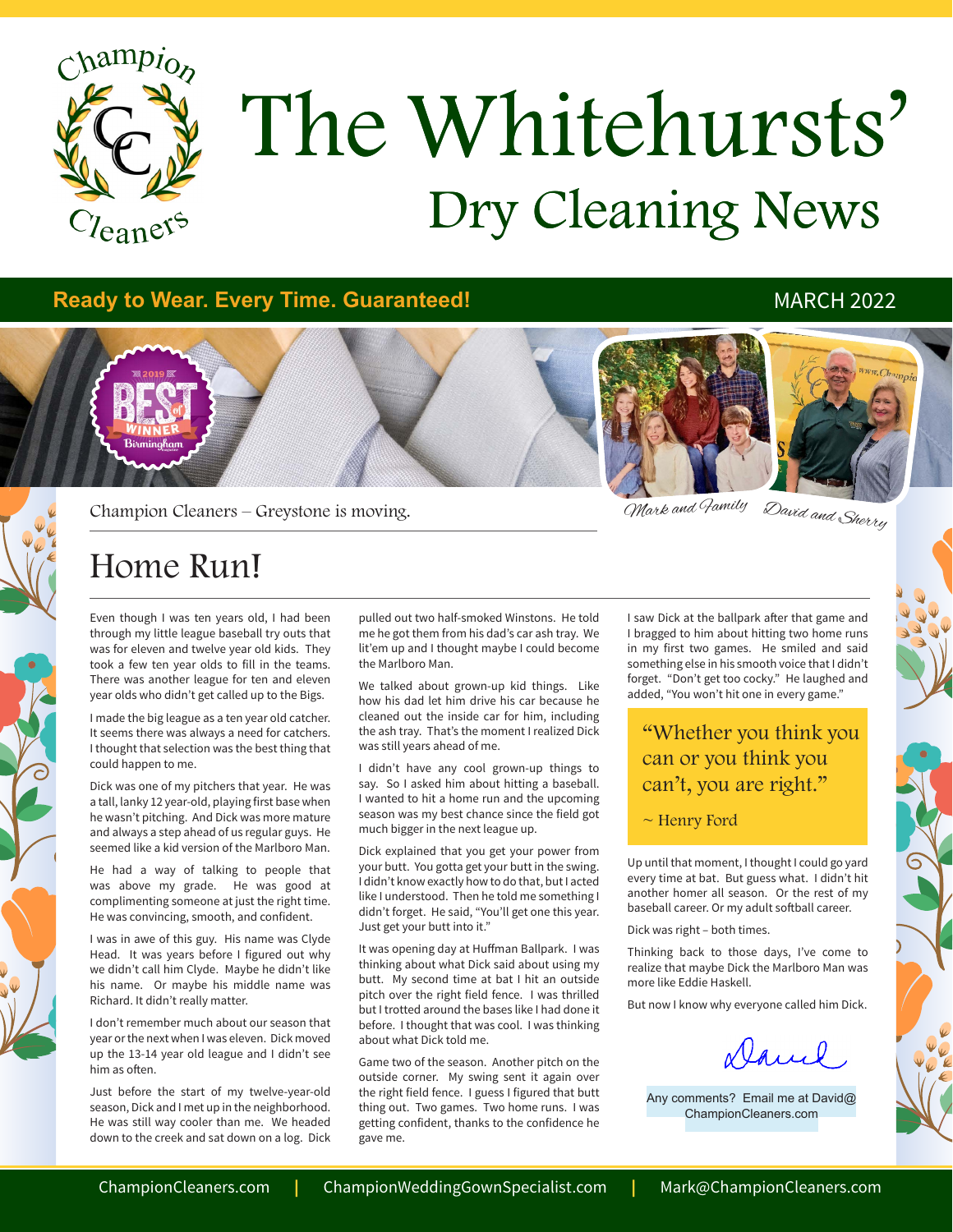"Did You Know Where This Saying Came From..."



### **Sayings You'll Only Understand If You're Irish**

Ireland has a lot to offer the world. Not only does it have amazing scenery, incredible sights, and notoriously fun citizens, the people also have a certain way with words.

The Irish are known in the US for their quick speaking and heavy accents, but they've also got a few out-of-the-box phrases that are worth noting. Sadly, if you aren't from Ireland or of Irish descent, you probably haven't heard half of them.

#### **Quit acting the maggot**

In the Emerald Isle, if your friends

are getting rowdy or making a fool of themselves, you'd say they are "acting the maggot." This phrase could also be used to talk about anything that isn't acting properly, like if your phone is on the fritz or the trains are running way behind schedule.

#### **On Me Tod**

People will say this when they're going out alone or just alone in a general sense. It is said to come from Tod Sloane, an American jockey whose parents were out of the picture, leaving him a lone wolf during his childhood. He was a successful horse racer in the West, but when he moved across the pond he was harshly made fun of for his riding style, and therefore "alone" once more.

#### **Look At The State O'you!**

A popular exclamation used in inner Dublin, "Look at the state o'you!" implies that a person's attire, personal hygiene, intoxication level, or general demeanor is worrisome.

One might describe his drinking companion as being in a "bleedin' state" if he "gets pissed" or "wrecked" on lager at the pub.

#### **As Happy As Larry**

While this saying may have originated in New Zealand, it has grown popular halfway across the globe in Ireland. People will often say they or their friends are "as happy as Larry" when they have no worries or cares in the world.

#### **Story Horse**

"What's the story, horse?" — abbreviated as "story horse?" — is how you ask a buddy what's up. It's a less breezy greeting than its American counterpart and invites the other person to really dive into what's been going on in life.

#### **Tis Only A Stepmother Would Blame You**

This one is a tad unfair to stepmothers everywhere. It basically means there's no need to be embarrassed or feel badly about committing a small offense, especially if the deed is so insignificant that only a jealous, belittling stepmother could find fault with you.

#### **CHAMPION CLEANERS VOTED BEST OF ...**

**Birmingham Vestavia Hills | Hoover Mountain Brook | Shelby County**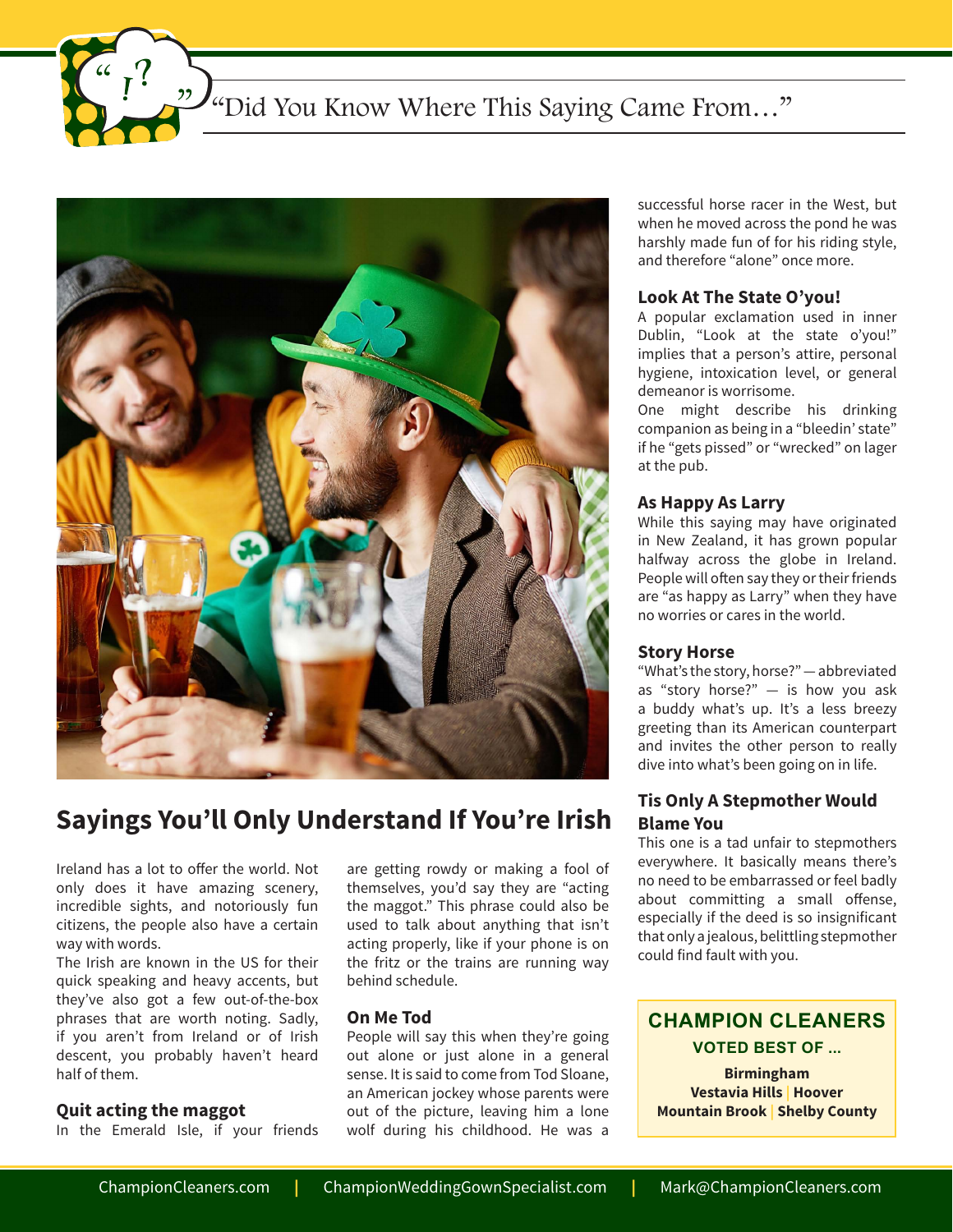#### 10% OFF **DRY CLEANED GARMENTS EXCLUDES LAUNDERED SHIRTS AND BLOUSES**

**Minimum 3 Items - Limit 20**

**I coupon per household. Free Pickup & Delivery Good for orders received in March Offer Expires 03/31/22 Cannot be combined with any other offer**

## 15% OFF

#### **SLEEPING BAGS**

#### **No Limit**

**I coupon per household. Free Pickup & Delivery Good for orders received in March Offer Expires 03/31/22 Cannot be combined with any other offer**

**Rocky Ridge Cleaning Center**  2548 Rocky Ridge Road Vestavia Hills, AL 35243 205.824.7737

#### **Greystone** 5403 Highway 280, Suite 101 Hoover, AL 35242

205.408.2797

#### **WE CAN TAKE THE WORK OUT OF YOUR WASH DAY!**

**Champion Cleaner's Wash Dry & Fold Service**

**If you put it in your washer and dryer, we will do that for you. Then we'll neatly fold your clothes, towels, sheets and more then return them to you ready to put away.** 

**Our "On-Demand WDF" price is \$3.00/lb. Lower prices are available if you sign up for one of our monthly subscription plans. 30 lbs. - \$59**

**50 lbs. - \$99 90 lbs. - \$179 That's less than \$2.00 per lb.** 

**Subscription plans are cancellable anytime. See our website for details. Some restrictions apply. Price includes Free Pickup & Delivery in our service area.**



**Calera Cleaning Center** 4204 Highway 31 Calera, AL 350 205.668.4727

**Crestline**  42-A Church Street, Mtn. Brook AL 35213 205.871.2962

## St. Patrick's Day Toasts



• Here's to a long life and a merry one. A quick death and an easy one. A pretty girl and an honest one. A cold beer and another one.

• May your wishes come true and your truth be wise. Happy St Patricks Day

- • Leprechauns, castles, good luck and laughter. Lullabies, dreams, and love ever after. A thousand welcomes when anyone comes... That's the Irish for You!
- May your blessings outnumber The shamrocks that grow and may trouble avoid you Wherever you go.
- May your glass be ever full. May the

roof over your head be always strong. And may you be in heaven half an hour before the devil knows you're dead.

20% OFF

**SKI WEAR JACKETS, GLOVES, PANTS, BOOT Minimum 2 - Limit 15**

**I coupon per household. Free Pickup & Delivery Good for orders received in March Offer Expires 03/31/22 Cannot be combined with any other offer**

> **An Introduction to Our Wash Dry & Fold Service**

FOR \$99 **We Will Do Your Laundry for 30 Days Start Anytime in January Sample our WDF Subscription Plans**

**I coupon per household. Free Pickup & Delivery Good for orders received in March Offer Expires 03/31/22 Cannot be combined with any other offer**



and we will reuse your hangers. We would appreciate if you world sort them into like kinds to help with this conservation effort.



**WE ARE AN OFFICIAL CORPORATE PARTNER OF SAMFORD ATHLETICS**